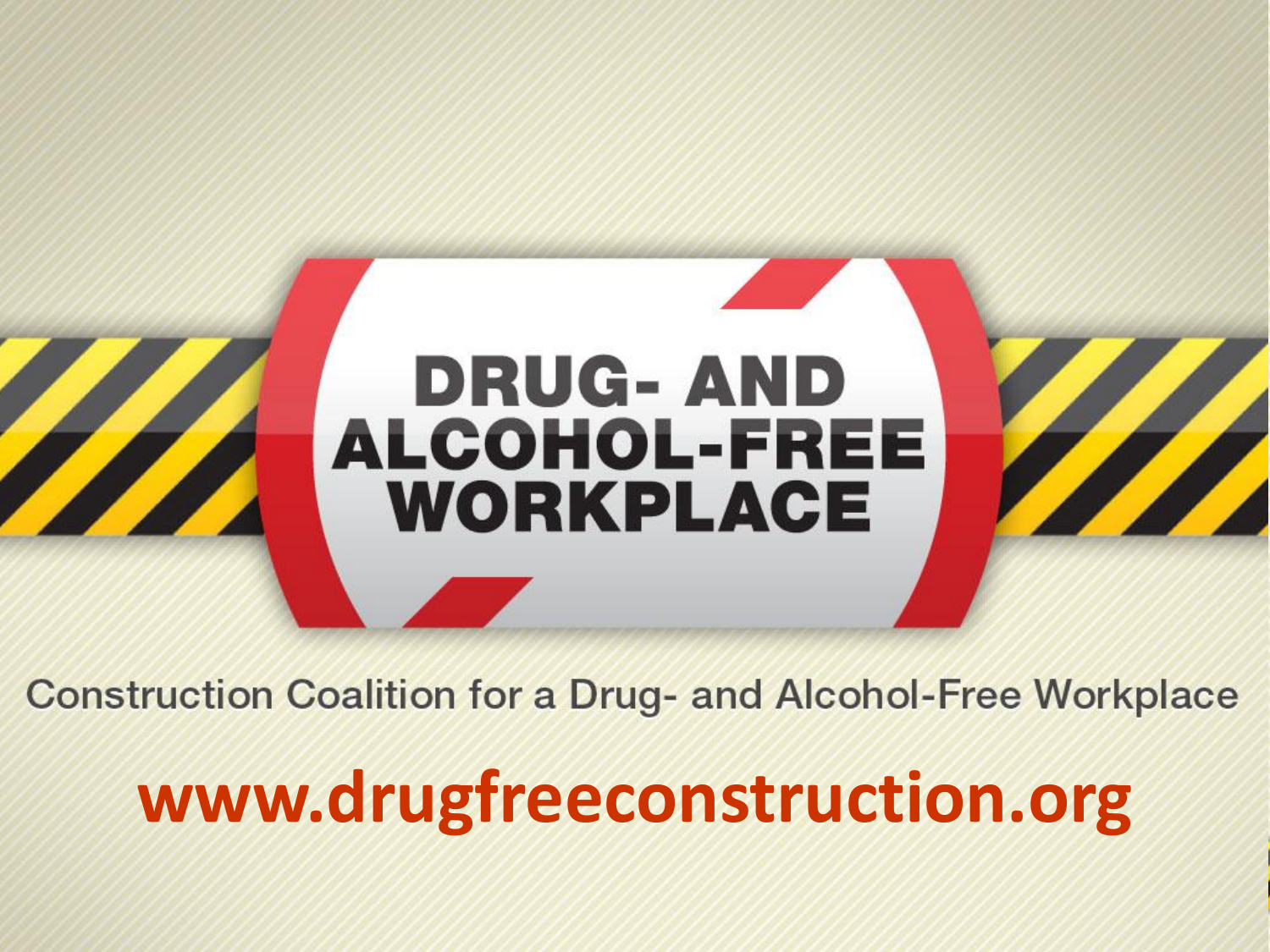# **Coalition Members**

**Associated Builders and Contractors Associated General Contractors of America Construction Industry Round Table Construction Users Roundtable Independent Electrical Contractors NCCER**

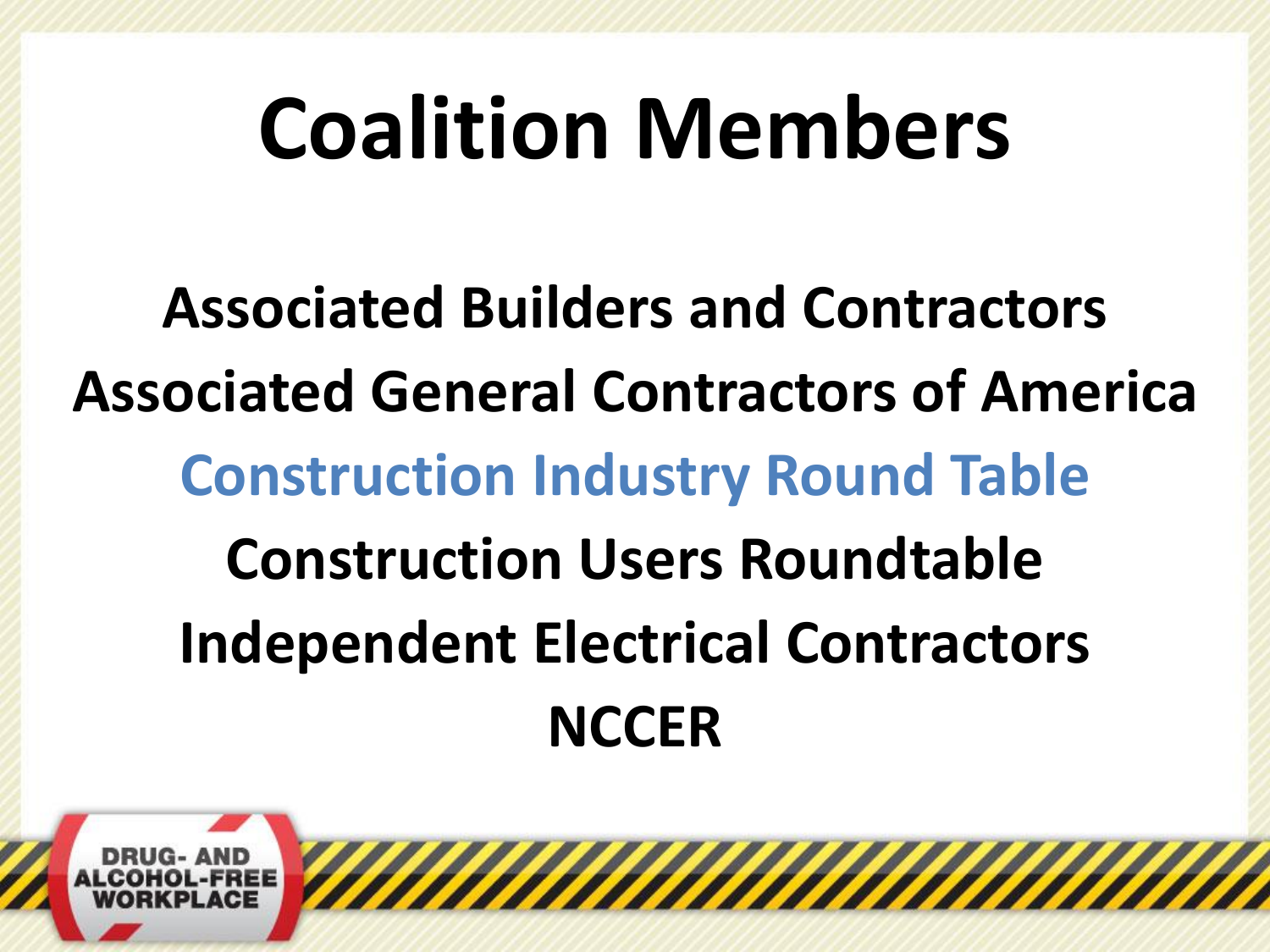# **Alcohol Abuse in the Construction Industry**

- **35** percent of employees hospitalized for workplace injuries are at-risk drinkers;
- **24** percent of employees admitted to drinking at work during the past year; and

*MAHAAAAAAAAAAAAAAAAAAAAAAA* 

• **20** percent of employees say their safety and productivity has been at risk due to a fellow employee's drinking.

**National Council on Alcoholism and Drug Dependence**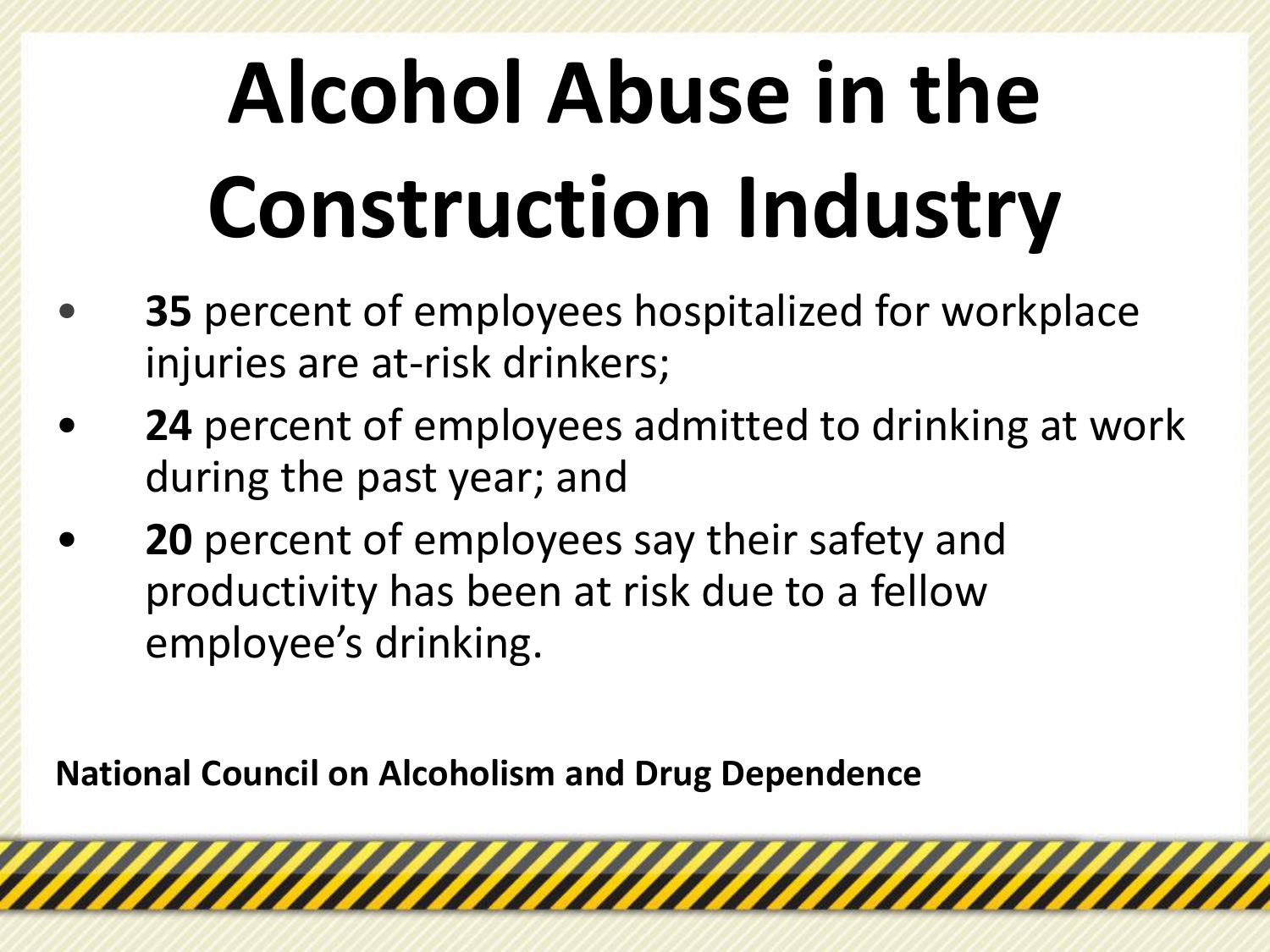## States which legalize Marijuana

#### **Medical & Recreational**

- Alaska
- **California**
- Colorado
- District of Columbia
- Maine
- **Massachusetts**
- Nevada
- **Oregon**
- **Washington**

http://www.governing.com/gov[data/state-marijuana-laws-map](http://www.governing.com/gov-data/state-marijuana-laws-map-medical-recreational.html)medical-recreational.html

### • Arizona

- Arkansas
- Connecticut
- Florida
- Hawaii
- Illinois
- Louisiana
- **Maryland**
- **Michigan**
- Minnesota

#### **Medical**

- Montana
- New Hamp
- New Jersey
- New Mexico
- New York
- North Dakota
- Pennsylvania
- Rhode Is
- Vermont

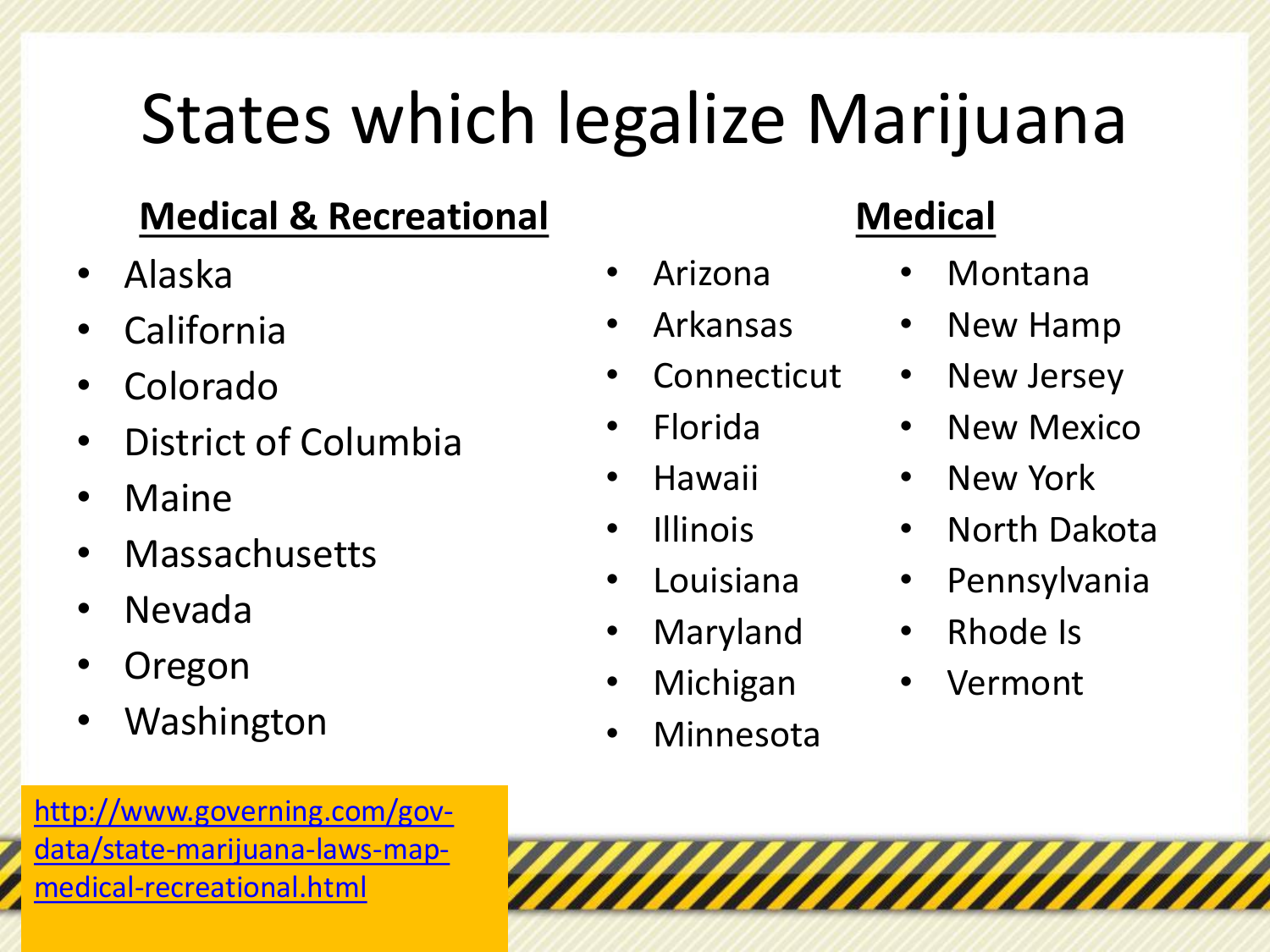### # Organizations who have Established a Drug- & Alcohol-Free Workplace